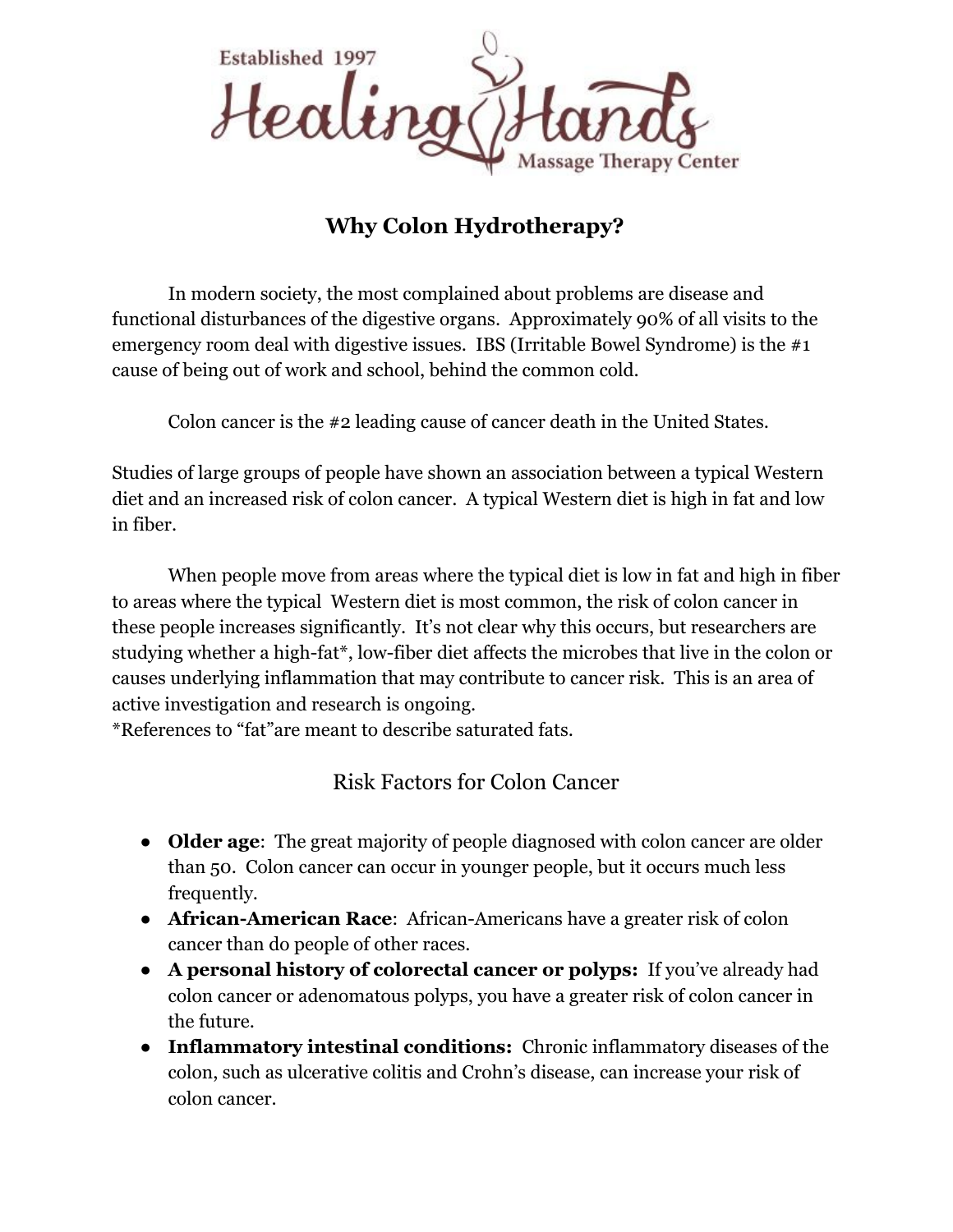- **Inherited syndromes that increase colon cancer risk: Genetic** syndromes passed through generations of your family can increase your risk of colon cancer. These syndromes include familial adenomatous polyposis and hereditary nonpolyposis colorectal cancer, which is also known as Lynch syndrome.
- **● Family history of colon cancer:** You're more likely to develop colon cancer if you have a parent, sibling or child with the disease. If more than one family member has colon cancer or rectal cancer, your risk is even greater.
- Low-fiber, high-fat diet: Colon cancer and rectal cancer may be associated with a diet low in fiber and high in fat and calories. Research in this area has had mixed results. Some studies have found an increased risk of colon cancer in people who eat diets high in red meat and processed meat.
- **● Diabetes:** People with diabetes and insulin resistance may have an increased risk of colon cancer.
- **● Obesity:**  People who are obese have an increased risk of colon cancer and an increased risk of dying of colon cancer when compared with people considered normal weight.
- **Smoking:** People who smoke may have an increased risk of colon cancer.
- **Alcohol:** Heavy use of alcohol may increase your risk of colon cancer.
- **Radiation therapy for cancer:** Radiation therapy directed at the abdomen to treat previous cancers may increase the risk of colon cancer.

(Risk factor information from Mayo Clinic Website)

A conclusion that can be drawn regarding some of these risk factors is that unhealthy diets and lack of exercise can contribute to an increased risk of getting colon cancer. People with poor diets often have a compromised digestive system, often with either slow transit times for bowel movements, constipation, Irritable Bowel Syndrome, diarrhea, excessive gas and/or the use of laxatives, the nerves in the colon become desensitized and normal functioning slows, causing slower transit of the removal of bodily wastes. A toxic cycle can then occur, where the liver takes on the additional task of drawing toxins away from the reabsorption of liquid that is sitting in the large intestine.

Colon hydrotherapy uses a gravity fed infusion of warm, purified water to hydrate the large intestine. The warm water loosens fecal impactions, helping the client to release old, toxic fecal matter. Through hydration, the colon becomes reactivated to perform normal peristaltic action, helping to improve bowel movements. The loosening and removal of waste leaves room in the colon to increase transit times, which draws toxins out of the body, instead of letting them get reabsorbed.